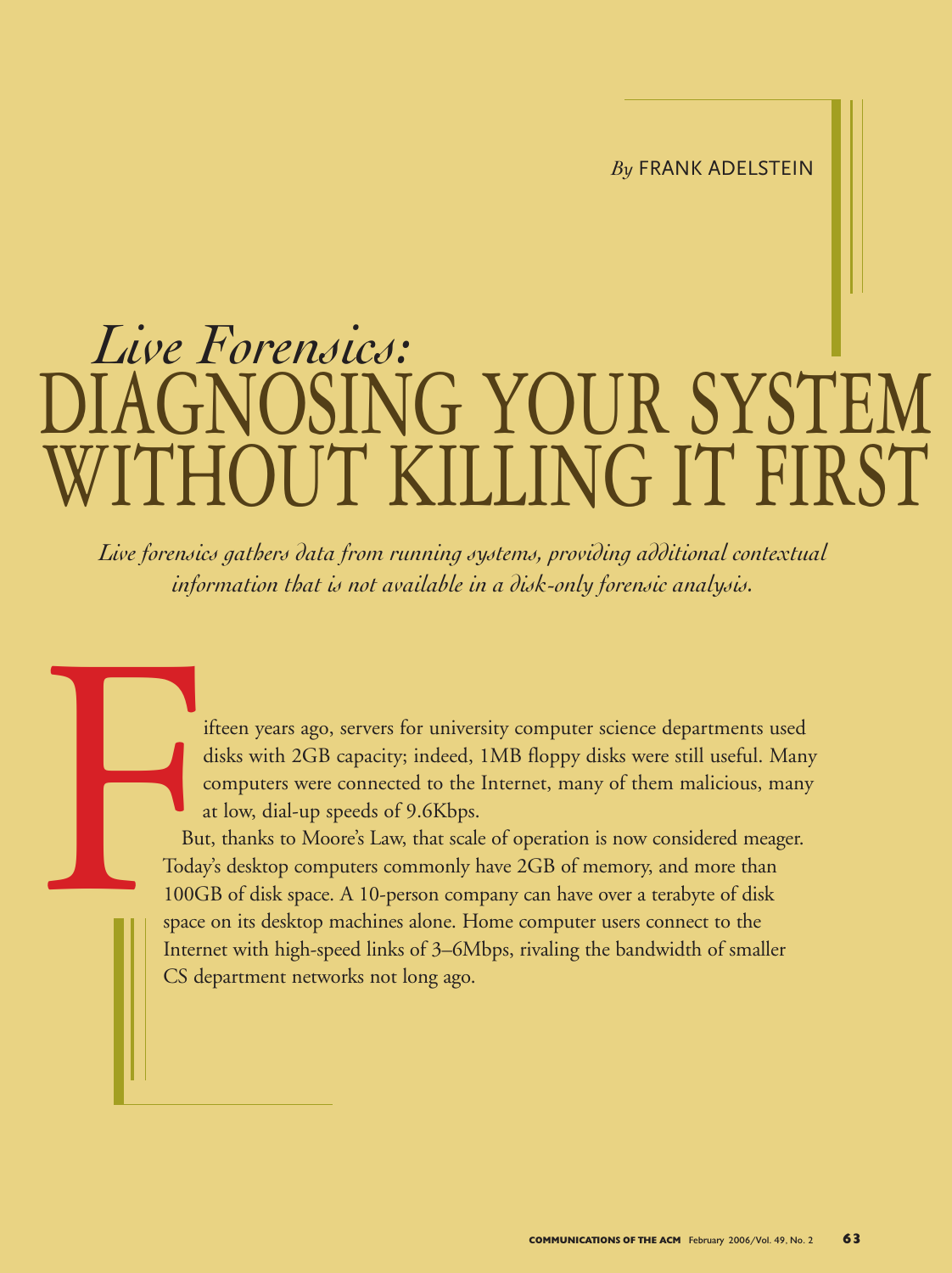TRADITIONAL DIGITAL FORENSICS ATTEMPTS TO PRESERVE ALL (disk) evidence in an unchanging state, while live digital forensic techniques seek to take a snapshot of the state of the computer similar to a photograph of the scene of the crime. For these reasons and more, interest in, as well as a need for, conducting a forensic analysis of live systems has escalated.

The nature of digital forensic investigation has therefore changed.<br>Larger disk capacities increase the<br>ne required for analysis and the difficulty and<br>bense of collecting all disk evidence. The pervasive gation has therefore changed. Larger disk capacities increase the time required for analysis and the difficulty and expense of collecting all disk evidence. The pervasive nature of the Internet makes contextual information more important—specifically, who is connecting to a machine and what they are doing.

In the traditional "snatch and grab" approach to computer forensics, an investigator pulls the plug on the machine, and then images (copies) the disk, either on site or (after confiscating the machine) in a lab. An analyst examines the image (actually a copy of the image) in a controlled environment—by repeatable steps on whose results both prosecution and defense will agree.

This approach has several drawbacks. First, it may not be possible. As systems continue to increase in size, terabytes of disk data are no longer uncommon and imaging can take many hours. Imaging is not possible, or at least extremely difficult on NAS, SANs, and large RAID arrays. The time and effort needed for analysis increases with the disk size. A person can quickly peruse all the sectors on a 1MB floppy disk. Manual scrutiny of a 1GB disk is not feasible; automated analysis assistance is required. Even automated analysis of a terabyte of data is slow [5].

A disk is offline while being imaged, but for many systems—such as e-commerce systems—the loss of revenue from even a few hours of downtime is unacceptable. As a result, many judges no longer issue court orders to take down servers.

And, finally, much information about what is happening on a running system is lost when the plug is pulled. This information provides the *context* for the disk evidence. Traditional digital forensics attempts to preserve *all* (disk) evidence in an unchanging state, while live digital forensic techniques seek to take a snapshot of the state of the computer, similar to a photograph of the scene of the crime. For these reasons and more, interest in, as well as a need for, conducting a forensic analysis of live systems has escalated.

A warning and disclaimer: It is very easy to contaminate the evidence on a system. The many subtle points and quirks of various operating systems, as well as all the rules, constraints, and limitations imposed by the applicable legal system are beyond the scope of this article. Therefore any forensic investigation should be conducted by a professional.

#### **WHAT INFORMATION IS AVAILABLE?**

Information available from a live system provides a context for the disk data—for example, running processes, network connections, memory (process and physical), and other state items such as caches, logged-on users, and system load. Live analysis can capture both this volatile information and static information about the file system. Currently, most forensic tools use the operating system itself to obtain this information. If a machine has been com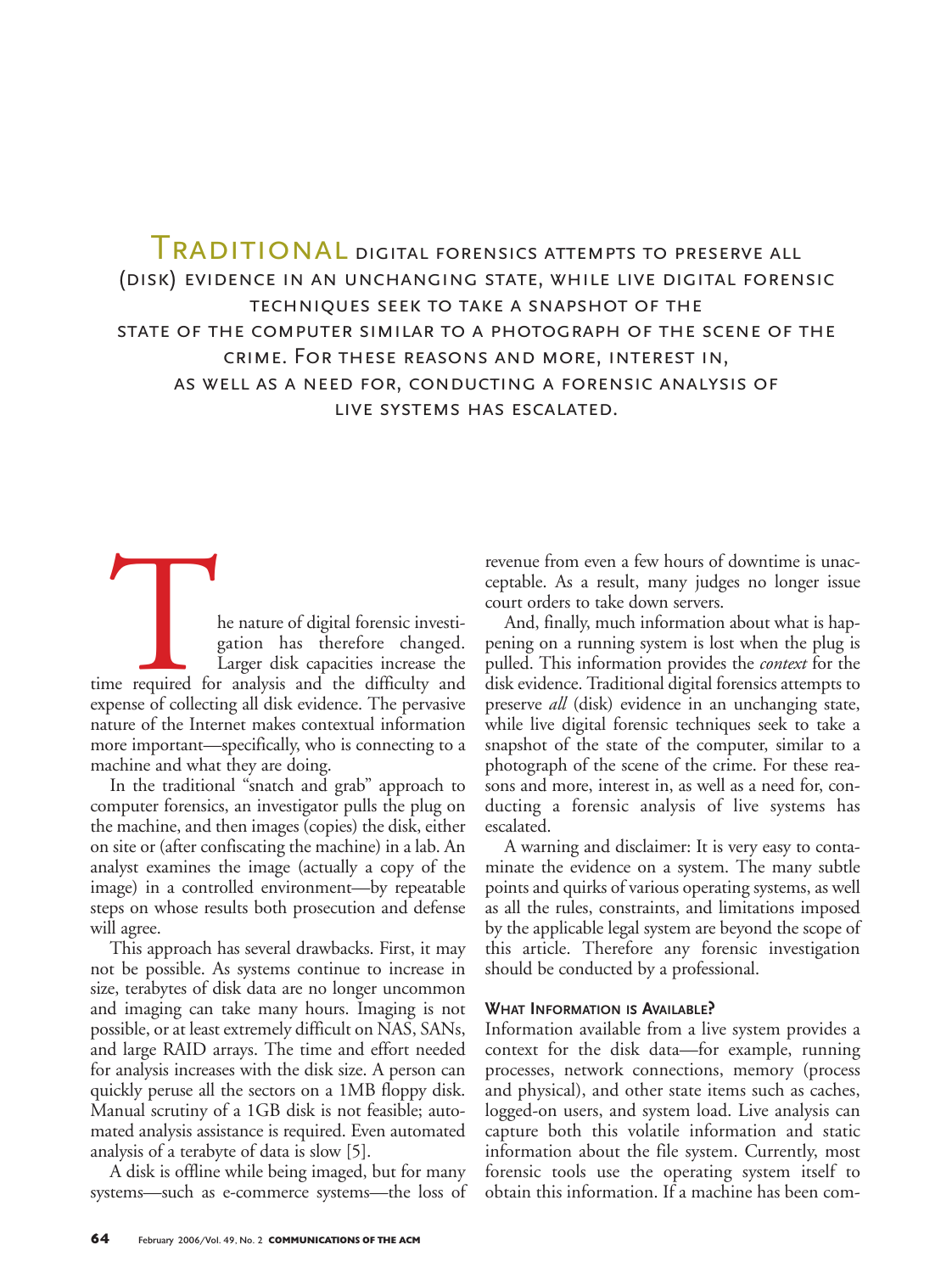promised, its kernel can be malicious running code (a rootkit) that prevents the operating system from reporting the existence of processes and files. While there are programs that can detect the presence of rootkits (such as chkrootkit from www.chkrootkit.org), little can be done if a rootkit is present except to fall back to the traditional approach.

A big concern in live digital forensics is that the system is not static—files and processes are continually changing. However, this does not necessarily invalidate them as evidence. For example, even though the system log files will continually change and new mail continually arrives, this activity will not *create* an incriminating email message sent by the suspect days before the system is imaged. In addition, disk buffers may not have been written to disk due to caching. In other words, the context of the evidence is significant. The time stamps associated with the files, called "MAC time" (modify, access, and "create" times),<sup>1</sup> can help establish this time context.

### **ACQUIRING THE EVIDENCE**

An investigation is an iterative process: repeatedly acquiring and analyzing data until a decision can be reached [1]. The investigator acquires the volatile state of the running machine by running programs on it. Since gathering evidence on the target can affect other evidence on the target, a set of best practices has evolved to maximize the quality of the evidence. Here, we discuss three of the most important practices.

*Running known good binaries:* An investigator should not trust the executables on the running system, but should provide all of the executables used for gathering evidence. The executables should be statically compiled, if possible. Otherwise, they should include any shared libraries required by the executable. The programs should originate from a readonly medium, such as a CD-ROM. The executables can be copied to the running system; however, this action will affect the disk, possibly overwriting evidence residing in deleted files. If the choice is between losing some evidence by overwriting and losing all evidence by not obtaining the information, it is better to risk the minor damage from copying files to the target system.

*Hashing all evidence:* Once acquired, evidence must be preserved in a way such that the investigator can later demonstrate that nothing has changed. The accepted method is to compute a cryptographically

secure hash of the data (typically via MD5 or SHA-1). The hash represents a fingerprint of the data with a small number of bytes, typically 16–20. The hash can be recalculated later and compared with the original to show the data has not changed from the time the original hash was obtained. If data is transmitted over a network from the target to another machine, the hash should be computed on both machines and compared to ensure no data changed in transit. Both the hashes and the evidence should be maintained in a secure location. Typically, an investigator preserves the integrity of the hash itself by signing and dating a printout of the hash and storing this in a secure location.

*Gathering data in order of volatility:* Some data is more ephemeral than others. Evidence should be gathered based on the Order of Volatility [4]. For example, open network connections change more frequently than the system load average or the users logged on to the system. Some actions may affect other data. For example, logging in to a system may generate entries in the system log files.

Complicating matters is the time required to gather evidence may depend on the kind of evidence gathered. A dump of the physical memory of a machine may be useful and is very volatile, indicating it should be accomplished early in the investigation. However, it can take tens of minutes to complete, and during that time, more useful information such as the lists of running processes, open files, and network connections, will have changed or disappeared. And while overall the system RAM is continuously changing, many memory pages may linger for a considerable time (days or weeks) on a modern system with 1GB or more of memory. In other words, the investigator must be aware of the overall context of the investigation in order to make informed decisions on the order of evidence acquisition.

#### **PUTTING IT ALL TOGETHER**

Once evidence has been acquired, it must be analyzed. In traditional forensics, the analyst gathers all potential evidence prior to analysis. It is often impractical to gather all possible information available to a live forensic examination. An investigator may therefore perform a triage and gather the essential data, examine it, and use the results of the first look to decide what else is needed. So for live forensics, the analysis step may lead to further acquisition of data. A live analysis creates opportunities for faster response.

Consider an example: The investigator receives a report of a slow Web server. He obtains a list of running processes and the network ports they have open.

<sup>&</sup>lt;sup>1</sup>The C time is sometimes referred to as the (inode) "change" time on Unix operating systems.